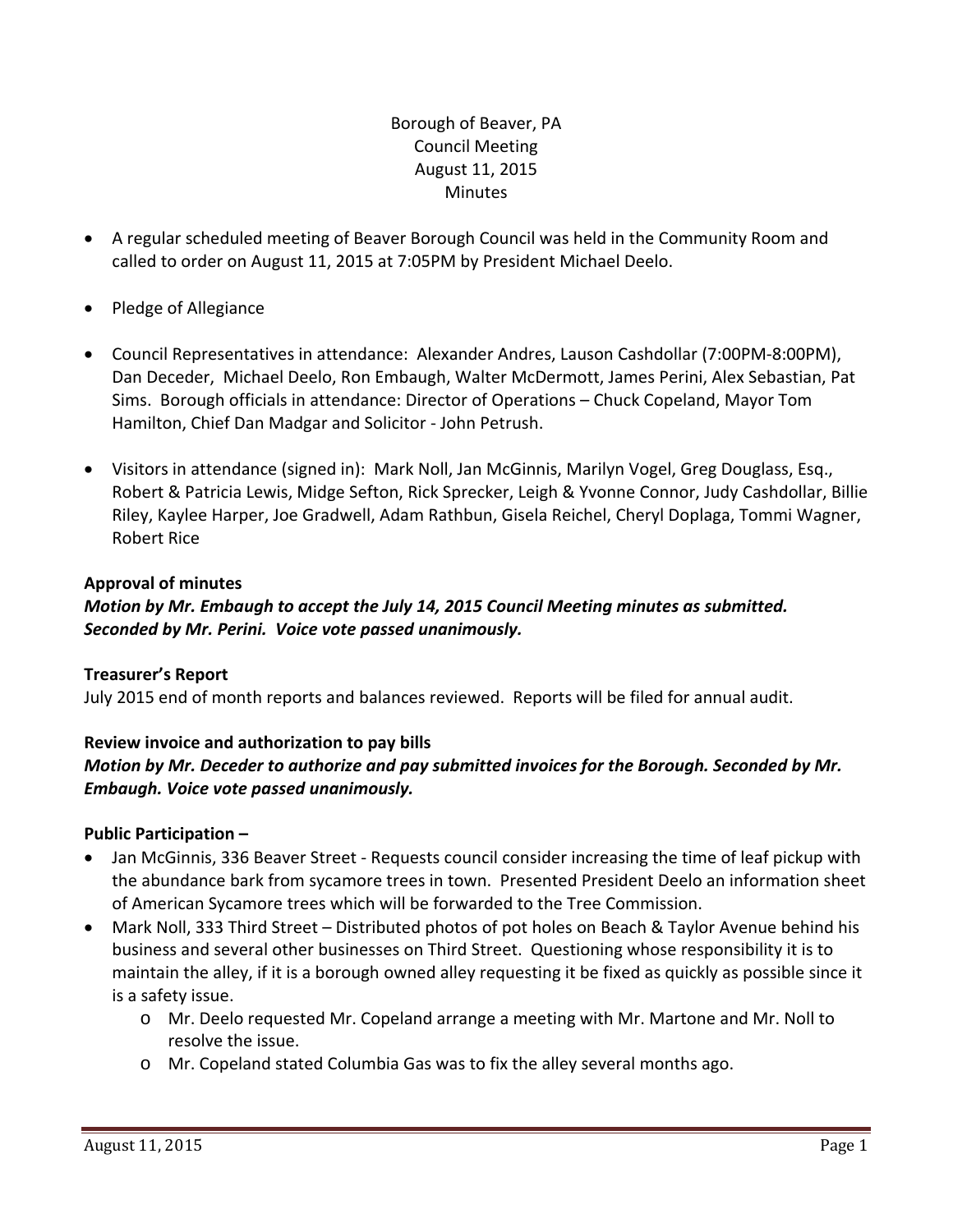- o Mr. Cashdollar stated Columbia Gas has neglected our streets for months. The borough has been negligent with not insisting they apply for permits.
- o Mr. McDermott requests the holes that are safety concerns be fixed by borough workers tomorrow and that Columbia Gas be contacted to discuss a plan of action on repairs.
- Greg Douglass, Esq., 999 Third Street Regarding Lot #6 of the Ft. McIntosh site. The development was approved without condition on November 11, 2014 and permits were applied for on July 1, 2015. The owners of lot #6, Mr. & Mrs. Conner, are still awaiting the permit. This is being held up to consider a recommendation of the Planning Commission regarding curb cuts.
	- $\circ$  Al Torrence, 640 4<sup>th</sup> Street On behalf of the BAR Acquisition, he presented a tentative solution of the three unsold lots to the Planning Commission.
		- He would amend the Declaration of Restrictive Covenant and require the purchasers of lot numbers 6, 7 and 8 enter from the proposed alley.
	- o **Motion by Mr. Cashdollar to approve the permit for Mr. & Mrs. Conner for their property on Bank Street. Seconded by Mr. Embaugh. Voice vote passed unanimously.**
- Gisela Reichel, 767 5<sup>th</sup> Street Having a difficult time pulling into the parking lot of Jefferson Terrace due to residents parking on the yellow lines on Market Street.
	- o Officer McCoy stated he has ticketed several cars recently. The curbs are painted yellow and No Parking signs are posted.
	- o Chief Madgar request the Director of Operations paint yellow slash marks on the road as soon as possible.
- Kaylee Harper, 485 Dravo Avenue and Melissa Web,  $4^{th}$  Street Requests Galey Blvd. Extension be repaired since it is a safety issue. In the past this road has been maintained by the borough.
	- o Mr. Cashdollar requests the Director of Operations contact Mr. Martone, Borough Engineer, to get estimates to have the road repaired. If there is any budgeted money left over from the Fifth Street Paving Project, there is a possibility Galey Blvd. could be repaired.
- Melissa Web, Fourth Street Requests a clarification of the ordinance regarding wheeled vehicles up and down Third Street.
	- o Chief Madgar stated there will be a new ordinance introduced which will be strict regarding skateboards and bicycles due to safety concerns.

**Motion – Granting oversight and executive authority for President, Vice President, and President Pro Tem to authorize expenditures and to direct activities, work and undertaking of the borough in order to carry on borough operations until such time as a permanent manager is appointed**  *Motion by Mr. Cashdollar that the Borough of Beaver hereby grants authority, jointly and severally to Borough Council's President, Vice President, and President Pro Temp to direct work, activities, and projects of the Borough and direct and oversee its administrations and many operations, and to authorize the expenditure of Borough funds for the Borough's requirements and general purposes. Such authority to be exercised as decided between the three of them. This oversight, managerial, and administrative authority shall begin at 12:01AM on August 8, 2015 and shall last until the Borough appoints a permanent Manager. The authorized parties shall share and exercise this authority as they shall from time to time determine amongst the three of them. Seconded by Mr. Deceder. Voice vote passed unanimously.*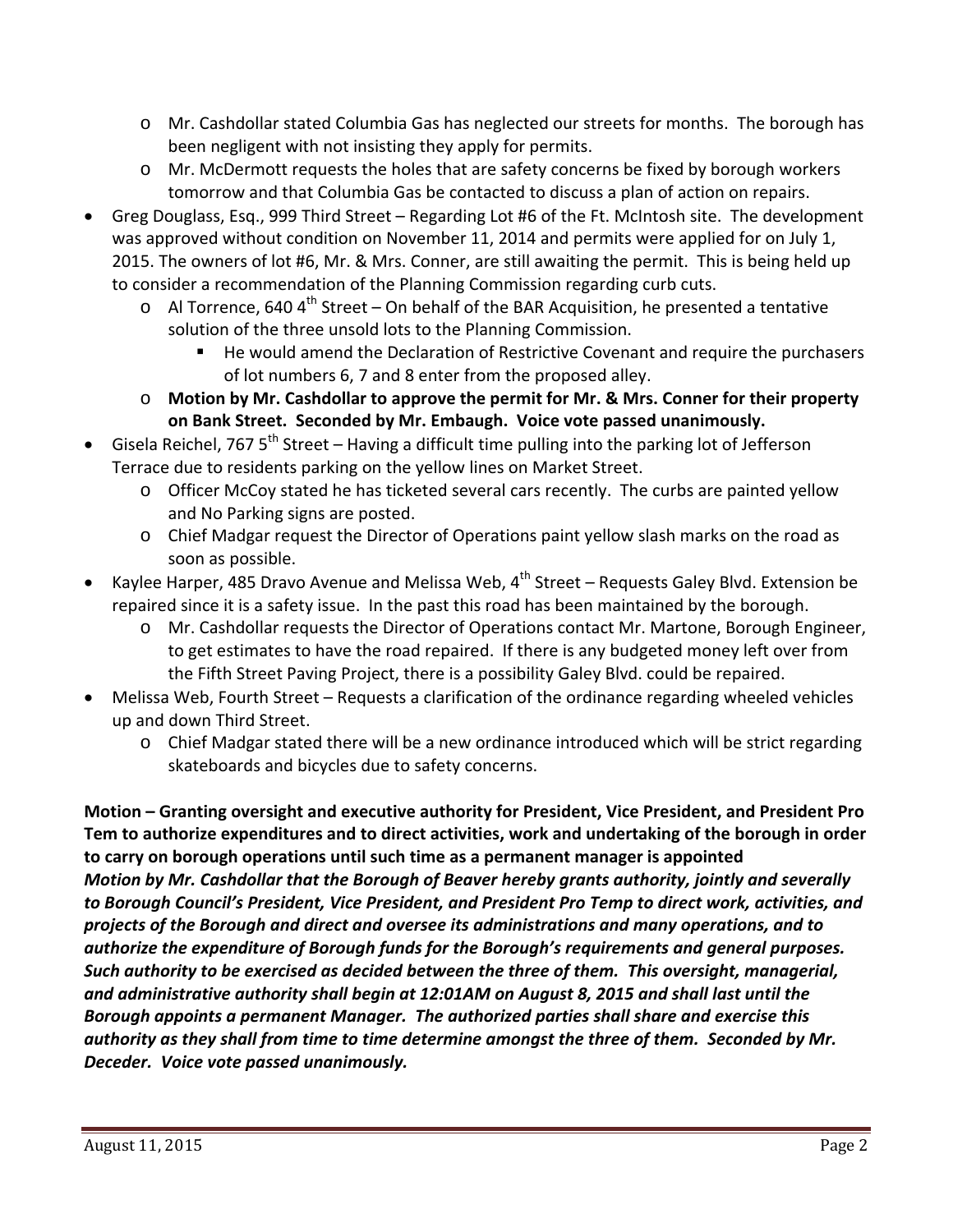## **Reports – Commissions**

**Council of Governments (COG) –** Reported by Mr. Deceder July 2015 meeting minutes distributed to council members

#### **Business District Authority –**

June and July 2015 meeting minutes enclosed in council packet

**Civil Service Commission –** No report

**Zoning Hearing Board –** No report

**Planning Commission –** May and July 2015 draft meeting minutes enclosed in council packet

**Tree Commission –** No report

**Code Enforcement Officer Report –** July 2015 report enclosed in council packet

**Historic Architectural Review Board (HARB) – Reported** by Bob Rice Reviewed the April 23, 2015 meeting minutes enclosed in council packet

## **Council Committee Reports**

**Public Safety –** Reported by Mr. Perini Reviewed the July 27, 2015 meeting minutes enclosed in council packet

**Finance –** Reported by Mr. Perini Reviewed the July 15, 2015 meeting minutes enclosed in council packet

**Highway –** Reported by Mr. McDermott August 6, 2015 meeting minutes enclosed in council packet

**General Government –** July meeting cancelled

**Code Enforcement –** Reported by Mr. Cashdollar July 27, 2015 meeting minutes enclosed in council packet

**Recreation –** Reported by Mr. Embaugh August 4, 2015 meeting minutes enclosed in council packet

#### **Water & Sewer –** Reported by Mr. Sims

- July 2015 meeting minutes enclosed in council packet
- Met with Bridgewater since their sewer contract signed in 1977 has just expired.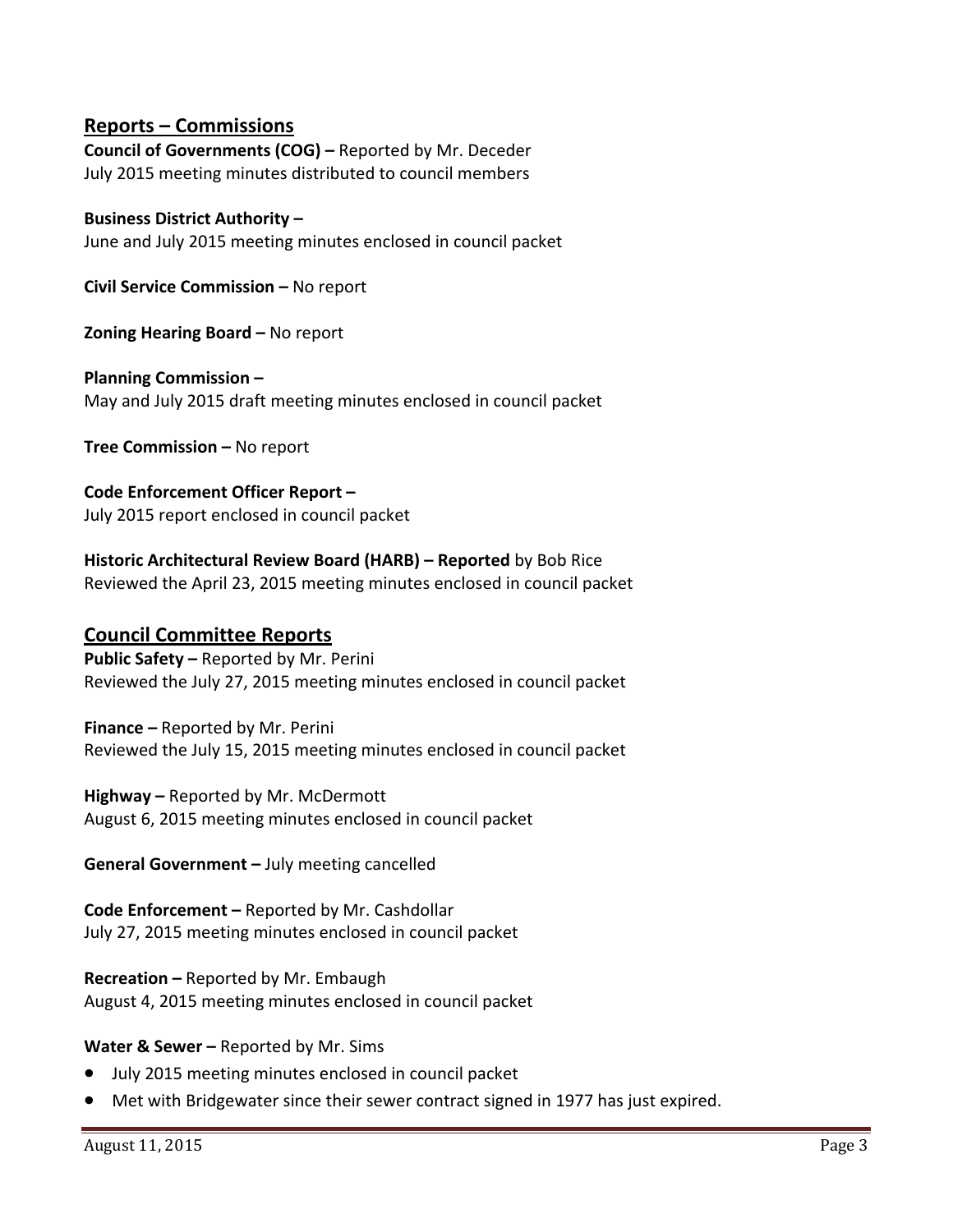o They have a potential development which we will need to consider capacity and age of our equipment.

**Reports Manager's Report –** No report

**Director of Operations Report –** Reported by Mr. Copeland Reviewed the August 11, 2015 report enclosed in council packet

**President's Report –**  Update of Shell Appalachia Project

**Mayor Hamilton –** No report

**Police Chief Madgar –**

**Fire Department –** No report

**Emergency Management Coordinator –** No report

**Engineer –**

July 2015 monthly report enclosed in council packet

**Solicitor Petrush –**

# **Old Business**

**Motion – Approving and enacting the attached ordinance amending Chapter 15 of the Beaver Code of Ordinances relating to Motor Vehicles – specifically removal of parking meters from parts of Insurance Street and from parts of College Avenue and designating parking time limits for portions of those streets**

*Motion by Mr. Perini that the attached Ordinance amending Chapter 15 of the Beaver Code of Ordinances relating to Motor Vehicles and Traffic and providing for the removal of parking meters from portions of College Avenue and Insurance Street and establishing time limits for parking in those areas is hereby approved and enacted, and that the President of Council is hereby directed to obtain the full execution thereof. Seconded by Mr. Sims. Voice vote passed unanimously.*

**Motion – Approving and enacting the attached ordinance amending Chapter 6 of the Beaver Code of Ordinances relating to Conduct ‐ Bullying** 

*Motion by Mr. Perini the attached Ordinance amending Chapter 6 of the Beaver Code of Ordinances relating to Conduct and specifically to bullying be and is hereby approved, adopted and enacted, and further that the President of Council is hereby directed to obtain the full execution thereof. Seconded by Mr. Sims. Voice vote passed unanimously.*